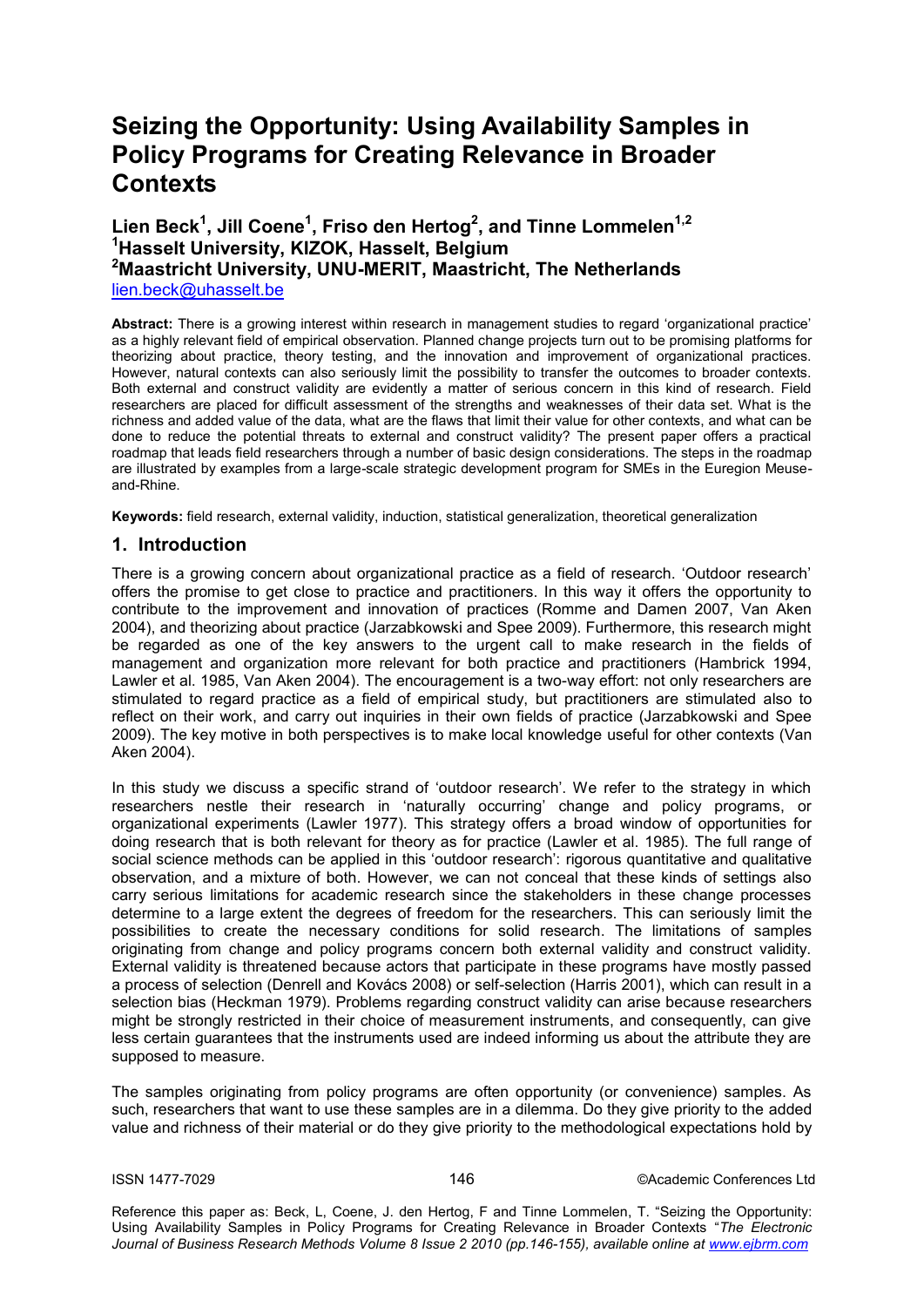their peers? A key challenge for researchers working in this area is to make it plausible to their peers, that their conclusions are valid or informative for wider contexts (Thompson and Perry 2004).

There is a huge literature on sampling, external validity, and construct validity (e.g., Campbell and Fiske 1959, Cronbach and Meehl 1955, Denrell and Kovács 2008, Heckman 1979). However, there still remains a wide gap between the abstract and fragmented views from these studies, and the complexity of a dynamic field work setting. Researchers that want to make use of data collected by means of a policy program are in need of an overview that can be used to make an iterative assessment about what is desirable, and what is possible with their data. As such, the aim of this study is to offer a practical roadmap that guides field researchers through a sequence of design considerations to evaluate their data and to make a justification of the use of this data in academic research. This roadmap consists of three sequential steps: (1) a first assessment of the data, (2) a choice about the contribution, and (3) a plan of action to upgrade the data. In this vein, this paper aims to contribute to the methodological literature about "*doing* research outdoors" (Bryman 1988). The paper is based on experiences in a large-scale strategic development program ("Strategic Innovation") in which more than 700 Small and Medium-sized Enterprises (SMEs) participated.

# **2. Policy program 'Strategic Innovation': An overview**

To illustrate the roadmap, we will use examples of the policy program "Strategic Innovation". "Strategic Innovation" was launched in the Euregion Meuse-and-Rhine by regional governments in cooperation with the Interreg Fund of the European Commission, and aimed to support SMEs in that region to strengthen their innovation capacity. The program was targeted towards 650 firms. The design of the intervention program was based on a pilot project in which 14 SMEs participated. The developed method is an integration of well-known intervention methods, like search conference, survey feedback, cognitive mapping, SWOT analysis, and action planning. The main active ingredient of the method was a serie of two small group sessions with staff, and in some cases external stakeholders (suppliers or customers). The positive reactions from the entrepreneurs on the pilot program made the regional policymakers decide for a large-scale rollout of the program. The large-scale implied the outsourcing of the field work to business/management consultants of private firms. The outsourcing of the field work had the consequence that the program team had to find ways to instruct, monitor, and coach the consultants. The decision was made to follow two additional routes to comply with these different goals. First, protocols were developed to meticulously instruct the consultants how to carry out the interventions. Second, an effective information system was set up, serving three functions: as learning tool in the workshops, as quality management indicator of the work of the consultants, and the building of a database for scientific research. The program has been completed according to plan in July 2008. By now the regional governments in The Netherlands and Belgium have decided for two new follow-up projects involving respectively 300 and 250 SMEs. This decision opens the possibility to use these samples for replication. The research strategy was to build an extensive database fed with qualitative and quantitative information, both by the consultants, and the participants: reports from interviews and meetings, surveys, SWOT-analyses, action plans and so on. All texts have been embedded in software for handling qualitative data (NVivo) and quantitative data (SPSS).

# **3. The roadmap**

Typical mainstream research follows a sequence of steps (Kumar, 2005): First, a problem statement is proposed and formulated. Next, the research design is conceptualized. These two steps are based on a literature review. After that, instruments for data collection are constructed and a sample is selected and collected. Then, the research method is set out and data is processed and tested. Finally, results are presented. Many textbooks are available on how to progress through these steps (e.g., Creswell 2003, Kumar 2005). However, in data that is the result of a policy program, this rarely is the case. The stakeholders of the program determine to a large extend the data collection. Nonetheless, these data can provide rich information, since they are often collected in a meaningful context. Therefore, it would be regretful to sweep them away on the grounds that they do not follow the mainstream research logic.

As such, this study introduces a roadmap to evaluate data collected through a policy program. This roadmap will guide researchers and contains three sequential steps. The first step is making an assessment about the potential strengths and weaknesses of the data, both regarding robustness and meaning. The researcher need to take advantage of the data"s strengths and must try to eliminate the data"s weaknesses. The second step comprehends making a choice regarding the contribution of the study to theory and practice. What is the researcher's objective? This choice has implications for the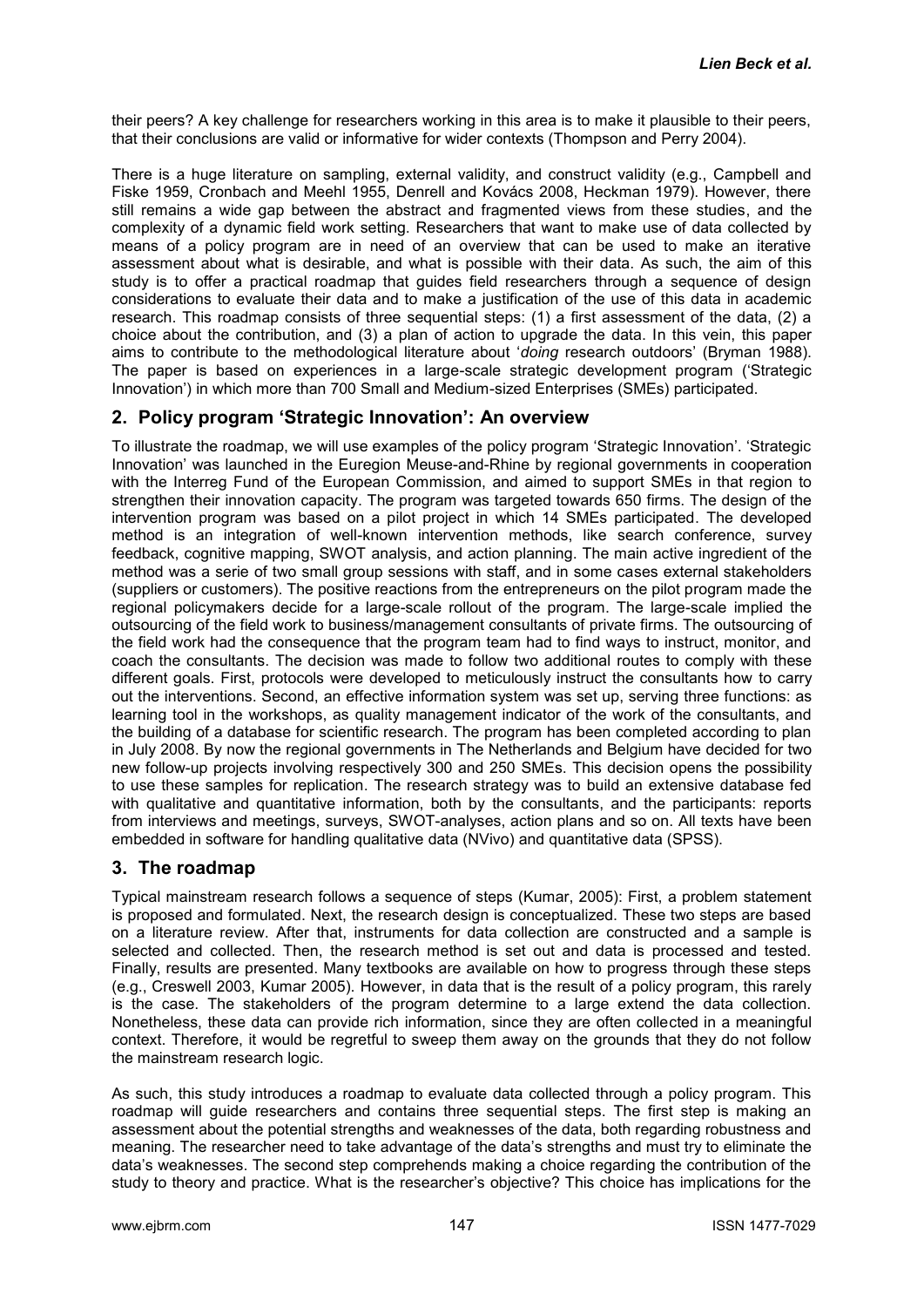third step of the roadmap, which involves making a plan of actions to upgrade the data, and reducing the threats to external and construct validity. When the researcher has followed these three steps, he/she has made a thorough evaluation of the data, and as such, he/she can make a justification of the use of the data in academic research. Below, each step will be explained and illustrated when necessary with examples of the policy program "Strategic Innovation".

## **3.1 STEP 1: Assessment of the data set**

In mainstream research the research design can predominantly be considered as a derivative from the interests and aims of the researchers. That means that the *aims* of the research, either regarding theory building, theory testing or practical application define the point of departure. The subsequent design of the study is meant to determine what kind of data would fit those aims. However, in the context of policy programs, discussed in this paper, the choices for researchers tend to be far more limited. Either data are already available, or the possibilities for data gathering are strongly restricted by influential stakeholders in the program. The consequence is that the *opportunities* offered by the data constitute the point of departure in this kind of research. The researcher has to find out what the strong and weak points in the data set are, how the possibilities of the data set can be further enlarged, and how the external validity can be strengthened. The design of the study cannot be formulated in a linear way, but requires iteration between the possibilities of the data set and wishes of the researcher. This assessment must be carried out with a critical eye and vivid imagination, because in "natural" projects, data sets do not only have hidden flaws, but also hidden opportunities. The following checklist can be used as a guide through this first assessment process of the data. As we already mentioned, the answers on these questions are influenced by the researcher"s wishes and objectives about the data set:

- Do the data offer the opportunity to provide new insights?
- What are the qualities of the data in terms of validity and reliability?
- What are the qualities (advantages and shortcomings) of the sample(s)?
- What are the options for repairing, completing or upgrading the data?

Taking "Strategic Innovation" as an example, we made the following assessment. The data set of "Strategic Innovation" indicated that the data offered rich opportunities for cross-sectional research into the interrelationships of a broad range of variables of high academic interests, such as: innovation climate, strategic conversation, organizational characteristics and customer interaction (e.g., Slater and Mhor 2006; Deshpandé and Farley 2004, Liedtka and Rosenblum 1996). Second, methodological strengths and weaknesses were analysed in this process. The strengths of the data set regarded the *broad variety* of qualitative and quantitative sources. Data is collected through surveys, and reports from interviews and group sessions. Data is also collected from *more than one source*, making them more reliable (e.g., surveys are completed by different individuals within the company). A possible shortcoming of the sample was that the acquisition procedures in the program could create a *(self-) selection bias*. Also *construct validity* was considered as a serious problem in the data set, because no validated procedures were available, or could made to fit into the intervention program. Furthermore, the "Strategic Innovation" data set has some options to repair, complete or upgrade the data. Because the identity of the firms is known, there are possibilities to add relevant data of *secondary sources*. For example, there is the possibility to add objective and financial data. At last, the decision of policy-makers to continue the program for new groups of firms, opened the chance to *replicate* the analyses.

# **3.2 STEP 2: Basic choices**

While the assessment of the data set advances and the researchers become well informed about the potentials and the flaws of their data, they become ready to make a basic choice on the perspective of their inquiry. The perspectives are based on different strategies the researcher can choose to pursue generalizability. The first perspective is deductive and aims to inform us about social groups and categories by making inferences from samples from those groups and categories. It is the perspective of statistical generalization. The second perspective also follows deductive logic but uses theory as a path to generalization (Blair and Zinkhan 2006). Theories serve to produce propositions that can be tested by making empirical observations. Once the theory is tested, it can be applied to new situations. One refers in this respect to theoretical generalization (Yin 1989). The third perspective is mainly based upon induction. Observations from the field are interpreted, coded and integrated in order to construct new conceptual frames that serve to understand, or change that field. This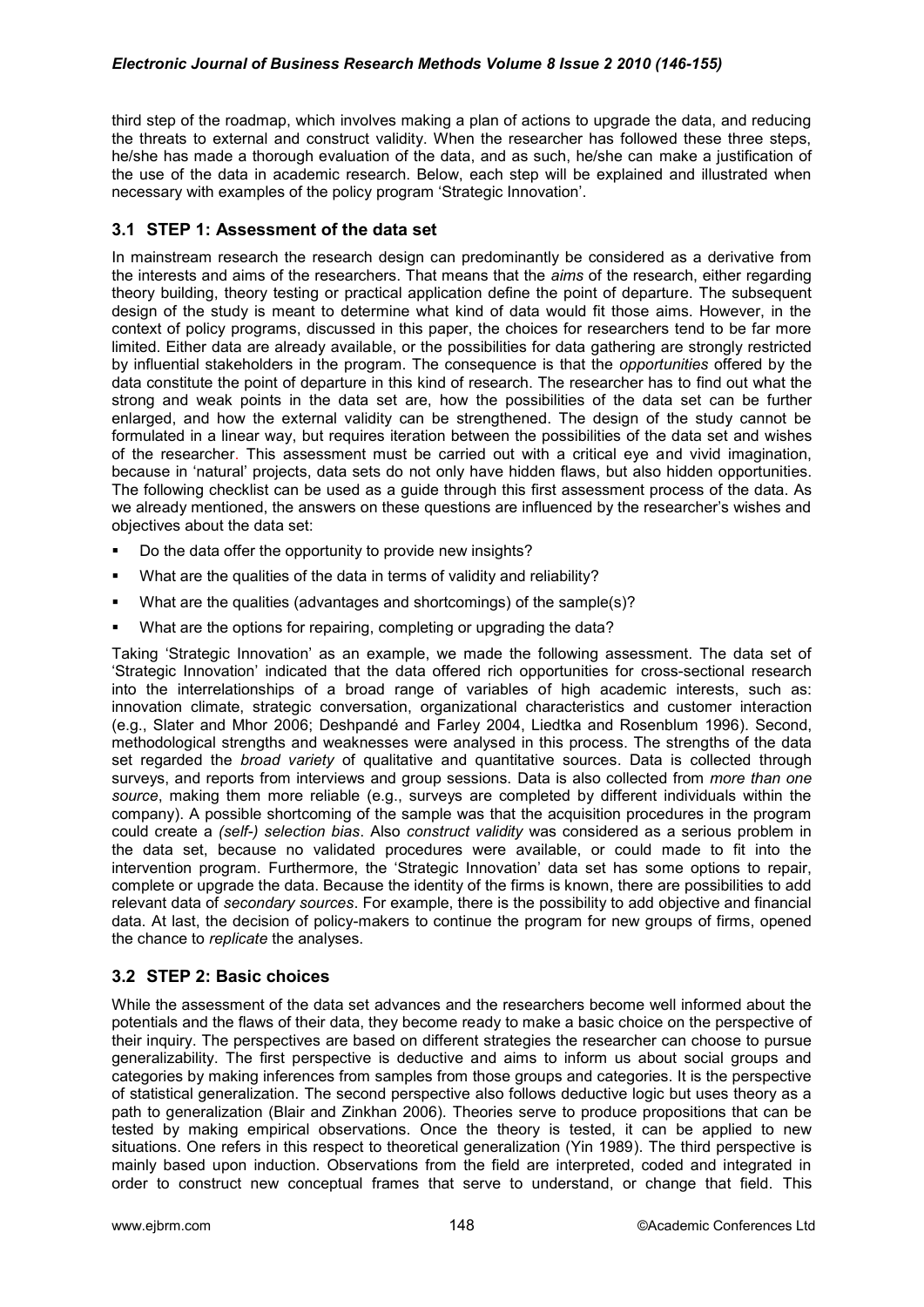perspective refers to theory-building. The choice of the perspective also influences the criteria by which the sample needs to be evaluated (step 1). When the researcher for example wishes to make statements about the population, it is required that the sample is random, whether when the researcher wishes to build theory, sample criteria are different (e.g., broad variety of cases).

#### *3.2.1 Statistical generalization*

Statistical generalization is a first perspective researchers can choose. In statistical generalization inferences are made about a universe (or "population") based on empirical data about a sample from that universe. Researchers working along this line have statistical procedures and formulas available that enable them to make judgements about the level of confidence regarding the generalizations. These confidence levels depend mostly on the size and internal variations, both in the universe and in the sample (Yin 1989). This perspective fits in the missions of disciplines that are focussed to inform about characteristics and trends in populations, like labour economics, election research, and epidemiology. The "sacred" principle of this generalization strategy is the use of randomized samples, meaning that chance determines which members of the universe are assigned to a sample (Cook and Campbell 1979). Randomization purports to eliminate all possible rival explanations of final effects ("rival hypotheses") "without specifying whatever they are" (Yin 1989 p. 8; Yin 2003 in Sørensen, Mattsson, and Sundbo 2010).

However, in many areas of social research this principle of using randomized samples is difficult to realize. In the case of opportunity (or availability, convenience) samples the data-selection is driven by circumstances or by decisions made in the past. The result can be that certain types of respondents can be either over- or underrepresented (Winship and Mare 1992). In that case the risk exists that the sample can give a seriously distorted picture of the universe. At that stage the sample has to be regarded as a non-randomized sample. The implication is that the certainty that the control of the infinitive number of unspecified biases (or: 'rival hypotheses') is lost. As such, researchers that want to make inferences about a population based on a sample created through a policy program are forced to take measures to reduce the threats of external validity. This can be done by a systematic search for potential biases, and by taking corrective action. Economists have built statistical selection bias models to detect potential bias, test their impact and to adjust the data to the requirements of their statistical analyses (Heckman 1979, Kalton 1983, Winship and Mare 1992). In order to detect the bias, researchers first need to analyse the process by which respondents have been selected, or are "self-selected". In the case of "Strategic Innovation", participating firms are selected in two ways: directly on a one-by-one basis by external consultants, who approached their local networks, and collectively, by representative organizations (such as professional associations). A thing to bear in mind is whether these different approaching strategies cause any differences. One should be aware that the statistical modelling strategies serve to "restore" the image of the universe that is based on the sample. When researchers pursue other aims in their analysis, for example analysing co-variance, other strategies might be more effective to reduce the threat to external validity.

#### *3.2.2 Theoretical generalization*

The second perspective researchers can choose for their inquiry is theoretical generalization. Researchers taking the perspective of theoretical generalization are not predominantly interested in the characteristics of the universe, rather than in the interrelationship between variables. They are searching for *co-variance,* and not for means, and other characteristics of the universe. The basic strategy is the *falsification of rival hypotheses* (Cook and Campbell 1979). The point of departure for this perspective is a previous developed theory. Empirical observations are used to test the theory, by the acceptance or rejection of propositions that are derived from that theory. Before propositions can be accepted, researchers have to inspect whether other variables might have been responsible for the established effect of co-variance. These "rival hypotheses" might have an origin in the way theoretical constructs are measured, or might be the result of the way the sample is built up. The researchers have the responsibility to trace possible error, and to disarm these threats. The critical question deals with the propensity that the established relationship (co-variance) can be rightfully attributed to the dependent variable, and not to rival explanations.

With regard to sample requirements, literature suggests that academic research tends to study phenomena that are largely resistant to sampling bias (Blair and Zinkhan 2006). Relationships between variables remain relatively accurate even if the sample is disproportionate (Blair and Zinkhan 2006). The basic condition is that the sample is diverse enough. As such, opportunity samples or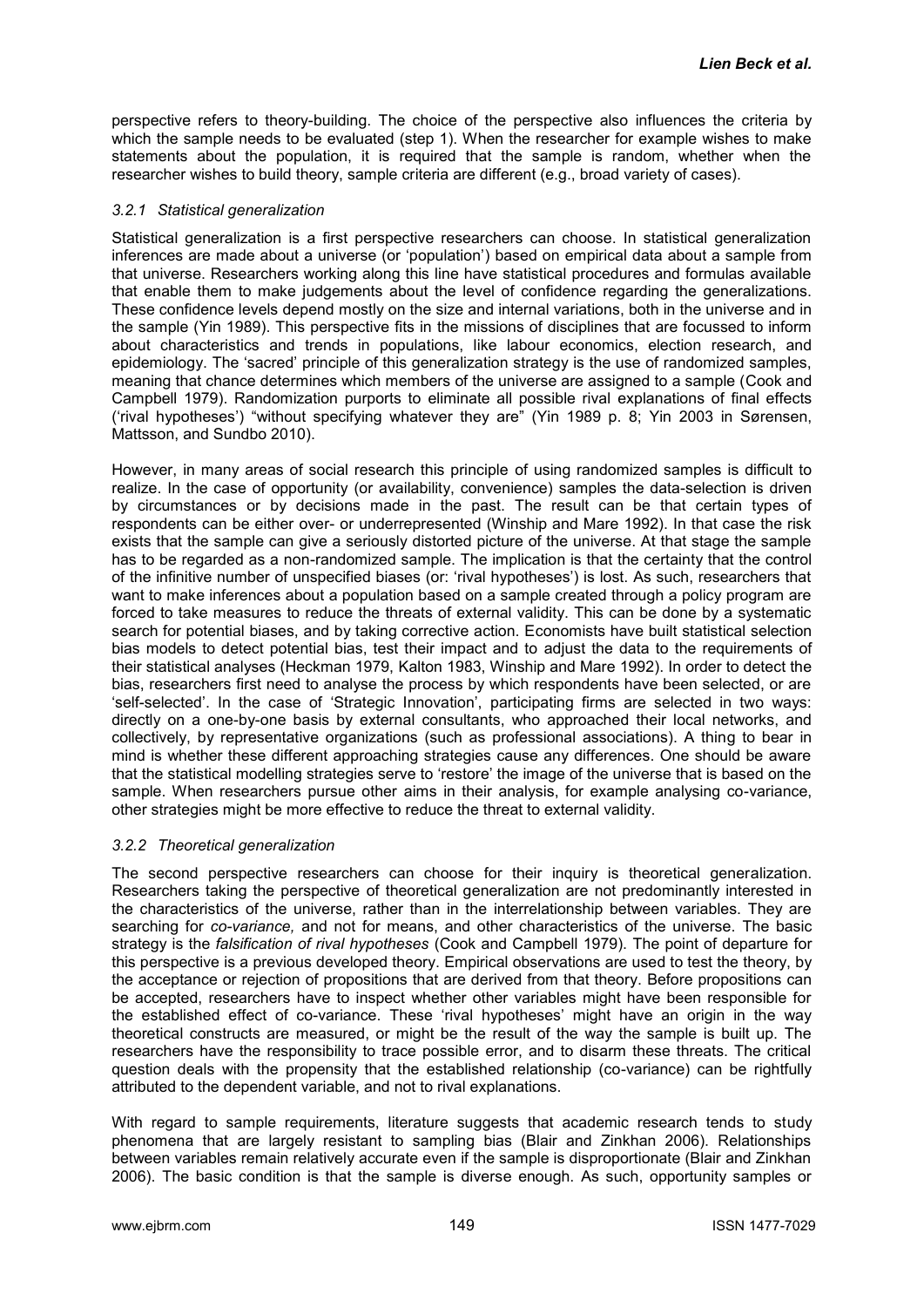#### *Electronic Journal of Business Research Methods Volume 8 Issue 2 2010 (146-155)*

samples coming from policy program can be used when researchers choose for theoretical generalization. However, it is neither wise to use too narrow opportunity samples, because they tend to eliminate extraneous variation. Thereby, it is still necessary to search for potential biases in opportunity samples, and this starts in the same way as in the case of statistical generalization. Once these biases are identified, the analysis takes a different turn. The essential test regards the way these biases moderate the relationships of the variables under study, and not the differences between the characteristics of the sample and the universe.

#### *3.2.3 Theory-building and -testing by inductive strategies*

A third perspective researchers might choose for their inquiry is theory building. Empirical research data can be used for theory-building by following an inductive route. Researchers can use amply structured and systematic procedures for that purpose. One might place the *grounded theory* procedures in that category (Strauss and Corbin 1990). This approach leads the researcher through a sequence of coding steps, in which one iterates continuously between observations (data) and the emerging theory. In a similar vein, Eisenhardt (1989) offers a roadmap for theory-building from case studies. Both approaches are confined to theory development. In theory-building, generalization to larger populations is not part of the game. For the followers of grounded theory, inductive analysis is indeed the end of the game, because their aim is to specify the conditions concerning a specific phenomenon. Statements about new situations require new observations (Strauss and Corbin 1990). Eisenhardt (1989) is more positivistic and regards the empiric testing as the logical continuation of the scientific process. Induction helps to produce theory, deductive logic serves testing of that theory.

Theory-builders use mostly *purposeful* or *theoretical sampling* procedures to gather their data. These samples are primarily selected because of their conceptual informativeness, that is a high potential to yield rich information (Miles and Huberman 1994). Policy programs can offer rich opportunities to learn about specific phenomena which are closely related to either the target group, the content or the context of the program. In this vein the data from "Strategic Innovation" have been used to theorize about large-scale organizational change (Sluismans et al. 2008). In that sense, samples originating from policy programs may be also considered as purposeful samples, and hence, can be useful for theory-building purposes. However, one should be aware that researchers can make also mistakes in selecting samples for their theorizing. Selection bias can occur when the researcher, consciously or unconsciously, selects cases that will confirm already existing theories, conjunctures or prejudices. At last, it should be underlined that the rich data gathered by explorative, and qualitative strategies can also play an important role in the *testing* of theoretical inferences. Yin (1989) suggests that previous developed theory can be used as a template with which to compare the empirical results of a case study in order to establish *analytical generalization.* In the inductive mode, qualitative data can be a powerful tool in the hunt for potential "rival hypotheses", both regarding external and construct validity in later quantitative analyses. In a deductive mode, they can strengthen the researcher"s claims for the validity of the conclusions when mutual confirmation of results can be established. In this *triangulation strategy* hypothesized relationships are tested by a variety of measures (Neuendorf 2002). The basic idea is that the strengths and weaknesses of the various methods tend to balance out, and when these methods lead to similar outcomes they can strongly support specific hypotheses (Neuendorf 2002).

#### **3.3 STEP 3: Disarming validity threats: practical approaches**

The two previous steps of the roadmap determine the actions the researchers need to undertake to upgrade the data set which originates from policy programs. The assessment of the data set is meant to work out as a SWOT-analysis, helping to define the opportunities the researcher can catch, and threats (s)he has to avoid by using the data"s strengths and compensating their weaknesses. The actions the researchers need to take also depend on the perspective they choose for their inquiry. There are four general strategies that can be followed to upgrade the data set: (1) additional data gathering, (2) data conversion, (3) external control, and (4) internal control. In this paragraph we illustrate how these approaches can contribute to the validity of studies, using "Strategic Innovation" as an example. Figure 1 provides examples of each strategy to upgrade the data set.

#### *3.3.1 Additional data gathering*

Several strategies exist to collect additional data for a given data set. A first strategy encompasses that extra information is accumulated for the same respondents (or other units of analysis). This is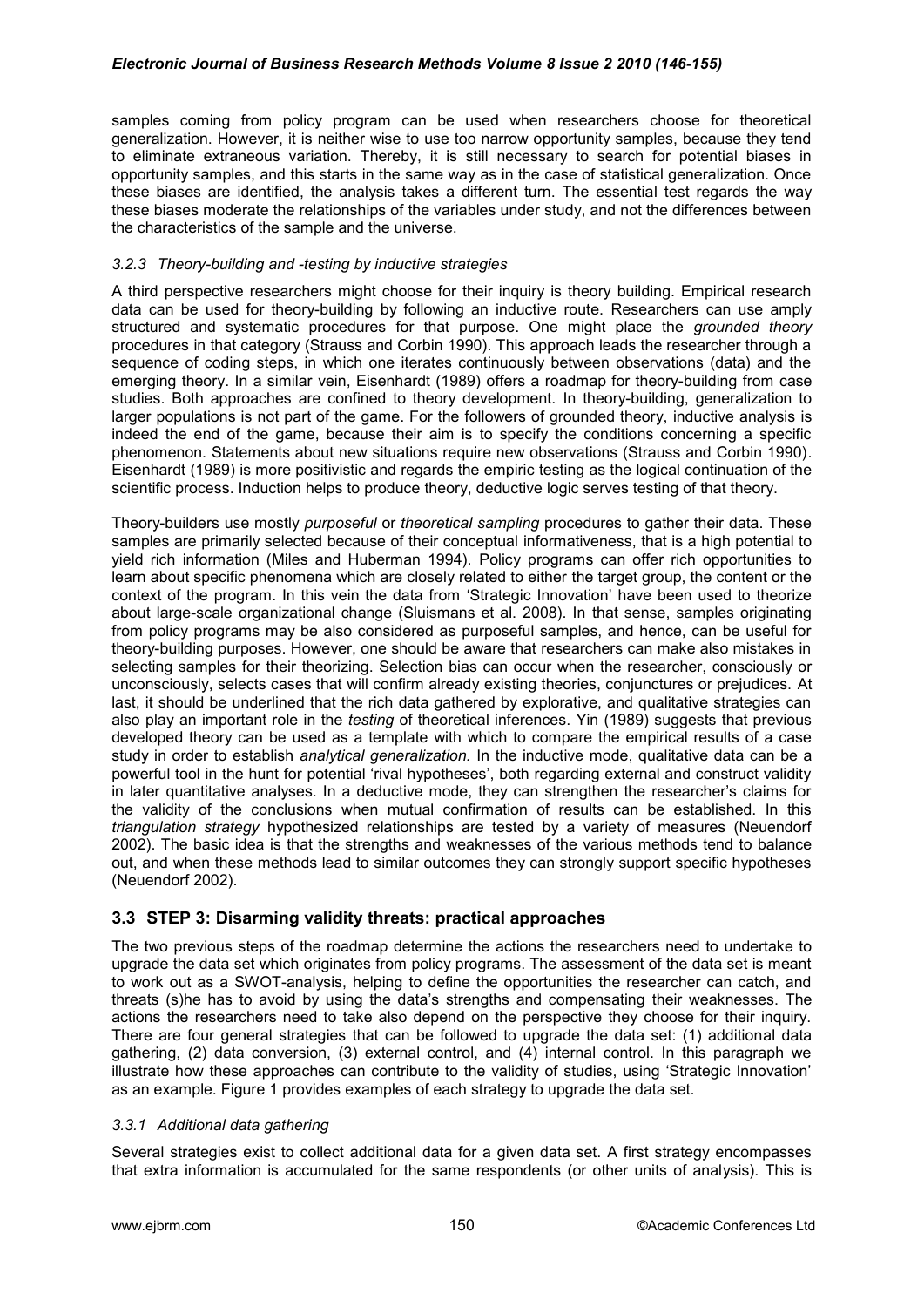possible by turning to secondary data (e.g., objective financial measures) or by doing a follow-up research (e.g. asking additional questions). This strategy however only works when the researcher knows the identity of the respondents (such that information can be linked together). A second strategy is to replicate the analysis on a different set of respondents. Do certain findings hold true in this new sample? A disadvantage here is that this is very time and resource consuming. A final strategy to gather additional data, is to compare the data with data of a comparable group of respondents. This group does not receive a "treatment" and as such can provide insight of the existence of certain phenomena without a policy intervention. In this sense, it is a control group.

Regarding the used example "Strategic Innovation", additional data has been gathered in a number of ways. First, a multiple case study among the 14 participating firms of the first project has been carried out. Second, two new program releases made it possible to replicate the analyses with different SMEs, and to add a small number of additional questions. Yin (1989) regards replication as a strategy to establish analytical generalization. Third, a survey among a local federation of entrepreneurs, meant to interest them in participation in the program was used to create a control group of 109 nonparticipants. Furthermore, a series of follow-up interviews with entrepreneurs has been started. At last, the intention is to link the data from the Belgian SMEs with objective financial data that are available in the database of the National Bank. These additional data make it possible to test "rival hypotheses' concerning the sample (see examples a and b in Figure 1), and to strengthen construct validity. The follow-up interviews, for example will hopefully indicate whether the action plans made by the firms have actually been enacted. Furthermore, the linking with objective financial data will evidently strengthen the validity of the performance measures used in the questionnaires, which are consequently self-reported data.

#### *3.3.2 Data conversion*

Data conversion has been borrowed from the information sciences and refers to the conversion of the format of the data. In social sciences most usual is the conversion from qualitative (or 'text') data into quantitative data, in other words: "content analysis". In the program "Strategic Innovation" there was a huge amount of text material available: interview reports, group session reports, SWOT-analyses, and action plans. This material has been coded according to standard procedures (Neuendorf 2002, Strauss and Corbin 1990). After the conversion, this data could be linked to the survey data, and ensures construct validity of part of the measures (see examples c and d in Figure 1). However, data can also be converted in the opposite direction. This can be useful when researchers are confronted with unexpected statistical relationships (or: lack of these relationships) between variables in their quantitative analysis. Going back to qualitative material in the files of individual cases can help to theorize about the explanation of such findings. The use of software for qualitative analysis (e.g., NVivo) can be instrumental in this respect. Regarding the used example "Strategic Innovation", the reports of the company (in which the firm"s outline, past strategic changes, SWOT analysis and action plan to advance the company"s operations is reported) were used to analyse the social responsible behaviour of these firms (Arnoldi 2009).

#### *3.3.3 External control*

External control is the approach in which a comparison with external data is used to hunt for plausible "rival hypotheses". Questions that need to be answered in this respect are: do the findings hold up in other samples, are the findings congruent with previous research, do the findings fit with what literature states? One of the most followed approaches in this respect is to compare the composition of the sample with other representations of the universe, in order to see whether certain subgroups might be either over- or underrepresented. In the program "Strategic Innovation" a control group of non-participants (see 3.3.1) was created, which could be used to replicate survey outcomes, and to check potential self-selection bias (see example a in Figure 1). One can also search for other similar data sets and samples and compare for example demographic characteristics (see examples e and f in Figure 1).

#### *3.3.4 Internal control*

Internal control also serves to hunt down potential threats to validity ("rival hypotheses"), and to disarm them by secondary analysis. Internal control regards the data which is available *within* the given data. Concerning the policy program "Strategic Innovation", the survey data was used to check for selfselection bias (see examples q and h in Figure 1). In a similar way the moderating effect of firm size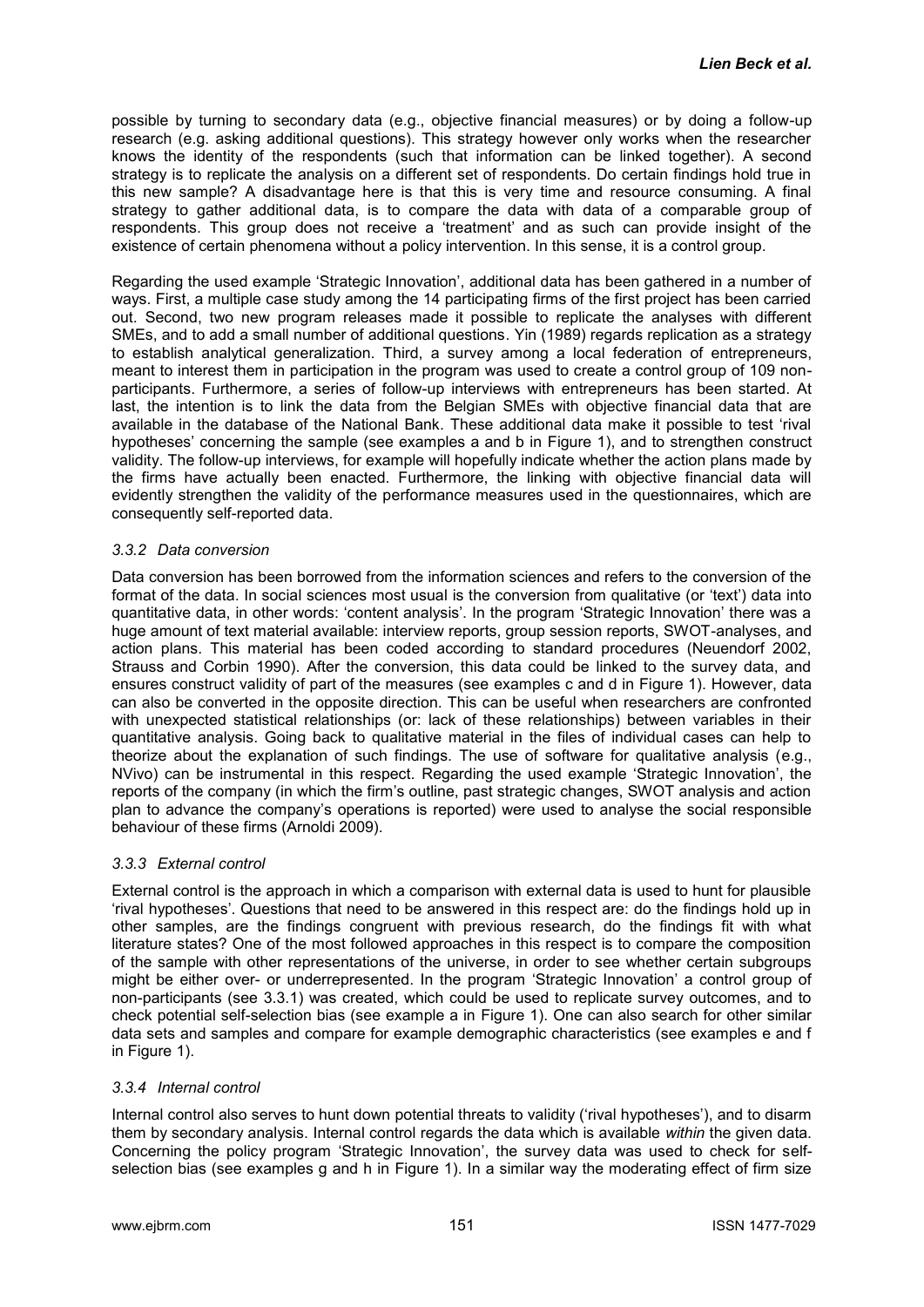on established associations between variables could be disaffirmed (see examples i and j in Figure 1). Furthermore, relating data from different sources can help to strengthen construct validity, as is shown in 3.3.2 (see example d in Figure 1).

# **'STRATEGIC INNOVATION' SAMPLES USED IN THE FOLLOWING EXAMPLES:**

*Sample 1*: Sample of the policy program in the Euregion Meuse-Rhine (2004-2008): N=650 SMEs; without missing values N=486 SMEs.

*Sample 2*: A replication sample of the policy program in the province of Limburg (The Netherlands) and the Flemish part of Belgium (2008-2011): N=198 SMEs

*Sample 3*: A control sample of non-participants: N=109 SMEs. These SMEs filled in the same questionnaire as the SMEs in sample 1 en 2, but did not receive any "treatment").

# *APPROACH 1: ADDITIONAL DATA GATHERING*

The hypothesis is that SMEs that participate in the project are not different than the ones that decide not to participate. A rival hypothesis could be that the innovation climate of the participating SMEs is biased, thus that they are more innovation-minded. The survey of "Strategic Innovation" contains a number of items that inquire about the firm"s attitude regarding innovation, referred to as "innovation climate".

**Example a.** We compared the mean innovation climate score in Sample 1 with Sample 3 (control group). We found that the mean scores in both groups did not significantly differ.

The confirmation of a relationship in several samples is another test to check for "rival hypotheses". *Example b*: The hypothesis is that there is a relationship between the extent of cross-functional cooperation within the firm (referred to as "horizontal connectivity") and the degree strategic issues are alive in the discourses of management and staff (referred to as "strategic conversation"). A regression analysis on Sample 1 (without missing values) reveals that "horizontal connectivity" shows a linear positive relationship to 'strategic conversation'.  $R<sup>2</sup>$  is 0.33 and unstandardized beta is 0.69, with a significance level of 0.001. This association holds in Sample 3 (control group) ( $R^2$  = 0.33, beta = 0.56, significance of 0.000) as well as in Sample 2 (the replication sample), which can be said to be a sample of firms that participated in a post-crisis era  $(R^2 = 0.37, \text{beta} = 0.68, \text{significance of } 0.000)$ . This "robustness check" makes rival hypotheses unlikely.

# *APPROACH 2: DATA CONVERSION*

Qualitative data can be coupled to quantitative data resulting in rich stories.

*Example c*: An explorative study has been carried out regarding the Social Responsibility Policies of SMEs (Arnoldi, 2009). Qualitative analysis software (NVivo) was used to identify firms that carried out initiatives in this field. Next, a statistical analysis of the quantitative data served to draw the organizational profiles of these firms.

The route can also be the other way around: from quantitative to qualitative data.

*Example d*: Company X in Sample 2 scores high on proactive market orientated behaviour measured by the survey (3.6 on a score of 5). We can draw the same conclusions when we take a look at the report of the SWOT-analysis. One of the strengths of company X is: "we work closely with our clients and try to think along with them to recognize solutions or needs the clients did not yet think of". Company Y provides another example: it scores very low on strategic conversation measured by the survey (2.1 on a score of 5). Zooming in on their reported weaknesses during the SWOT-analysis corroborates this: one of the weaknesses of company Y is: "we have no clear strategy for the future".

#### *APPROACH 3: EXTERNAL CONTROL*

Concerning over- or underrepresentation of certain subgroups, a comparison can be made with the universe.

*Example e*: In our program we used data of 1317 SMEs from the Amadeus business register from the region Meuse-and-Rhine to compare the sample profile. This comparison indicated for example that micro-firms, and wholesale and retail firms were more strongly represented in our samples (1 and 2), while medium-sized firms were underrepresented.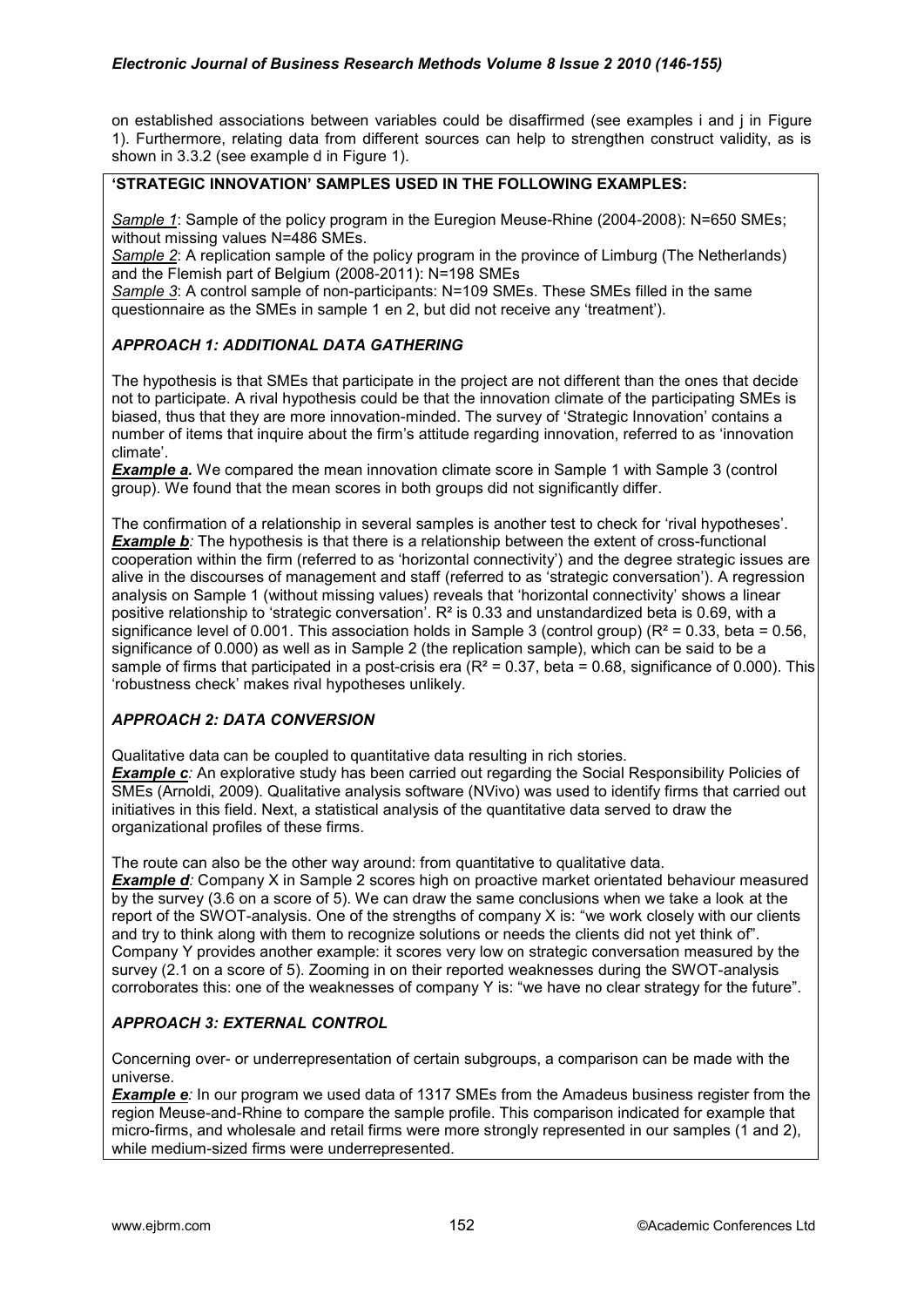A comparison can also be made with samples of research papers focusing on the same particular subgroups.

**Example f**: Sample 2 was used to investigate market orientation within family firms (Beck et al. 2010). For this reason the sample was compared with the samples of two other family firm studies in the same region. This revealed that the "Strategic Innovation" sample was similar in age and size. Only regarding sector, there were small differences. The family firms in the "Strategic Innovation" sample tended to be less active in services, retail, and wholesale. To limit possible biases, sector, age and size are used as control variables in the regression analysis.

#### *APPROACH 4: INTERNAL CONTROL*

A rival explanation that could be formulated for the data from "Strategic Innovation", regards the problem of sample (self-) selection. The participating SMEs might be more strategy- and innovationoriented than their non-participating peers. The survey of "Strategic Innovation" contains a number of items that enquire about the degree strategic issues are alive in the discourses of management and staff (referred to as "strategic conversation").

**Example g**: The first control regards the rival hypothesis that it is likely that SMEs with a high score on strategic conversation, are more inclined to participate because of their preference for strategic debate. However, in Sample 1 (without missing values) this variable follows a normal distribution (both low and high scores occur), with a mean of 2.96 (standard deviation = 0.60). Hence, mean strategic conversation is relatively low.

*Example h*: Another solution to check this bias is to control the motivation to participate, which is asked only in Sample 2, the replication sample. The conclusion is that motives to participate are diverse.

Furthermore, it could be that a third variable has an influence on the observed relationship.

**Example i:** Assume that size has an effect on the established association (for example larger organizations cooperate more in order to know what is going on in other units, or larger organizations are "growing too big" such that cooperation decreases). In Sample 1 (without missing values) Pearson correlation between size and horizontal connectivity is however only -0.19, and between size and 'strategic conversation'  $r = 0.004$ .

**Example** *i*: Finally, controlling for an interaction effect of size and 'horizontal connectivity' in regressions in Sample 1 (without missing values) and Sample 2 respectively, results in a nonsignificant interaction term, denoting that when controlled for size, "horizontal connectivity" is positively related to "strategic conversation".

**Figure 1:** Falsification of rival hypotheses

# **4. Conclusion**

The awakening interest among researchers for organizational practice and practitioners must be welcomed as an answer to the serious call for making research more relevant both to theory and practice (Bell et al. 2006, Lawler et al. 1985, Vermeulen 2007). Mainstream researchers should no longer ignore the real world of practitioners in organizations as a field of study. This paper strongly supports the urgent call to researchers in the field of business studies to get off our veranda's to get a good deal closer to the actual work (Johnson et al. 2003, Van Aken 2004). However, once researchers decide to leave their veranda"s (Johnson et al. 2003) and to nestle their research in a natural environment of planned change, they are confronted with a double challenge: (1) to make optimal use of the rich opportunities, and (2) taking the right measures to attack the many methodological problems that can arise from "outdoor research". We argue that these problem are not to be played down, but have to be tackled openly. The threat to validity is one of these problems, that has to be addressed openly. In this effort research should not be discouraged by the excess of limitations and warnings from the methodological mainstream literature. In this paper it is suggested to start from the opportunities offered by the available data and continue to systematically build a case for the relevance of the results for wider contexts. However, the basic condition for making trustful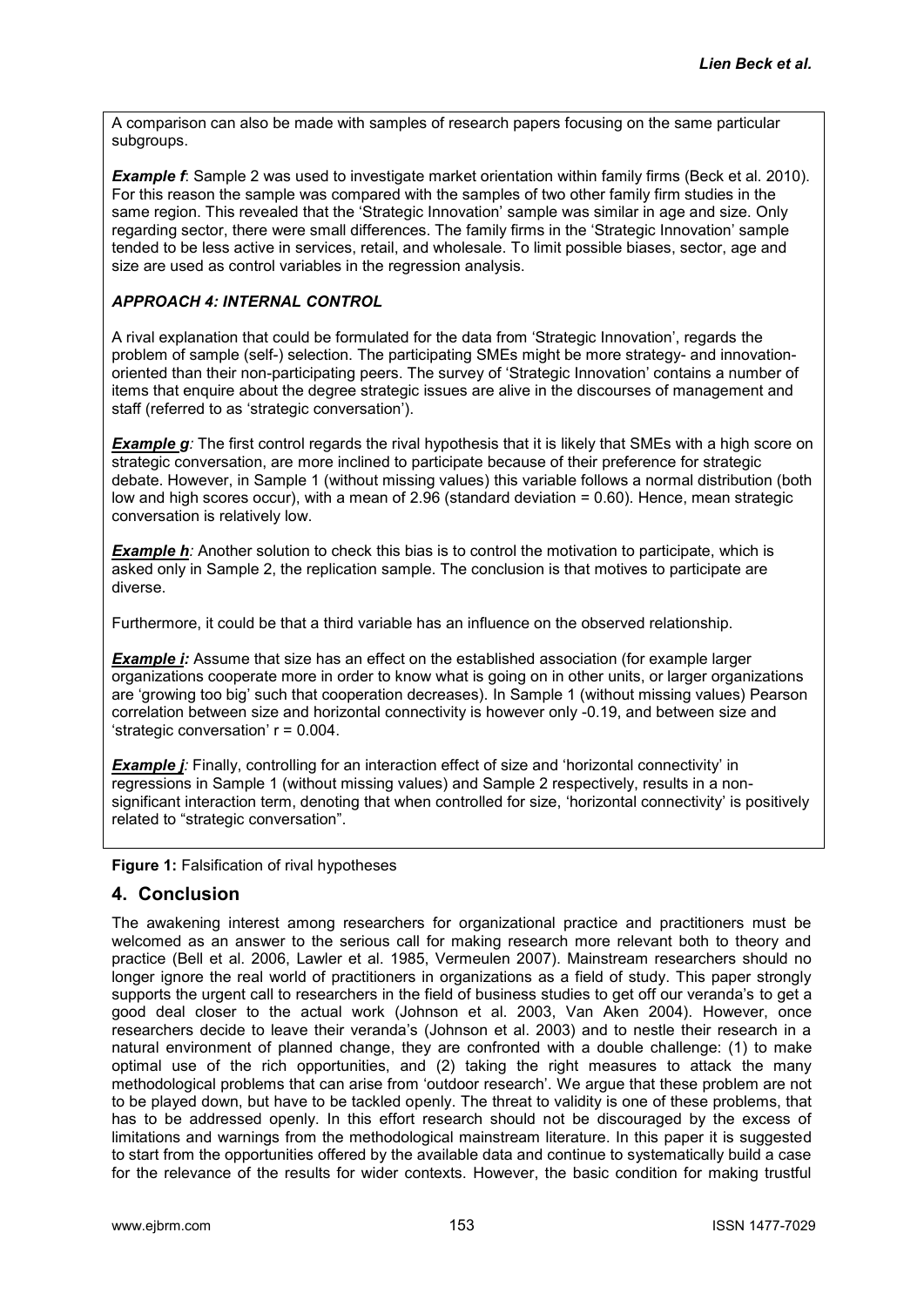#### *Electronic Journal of Business Research Methods Volume 8 Issue 2 2010 (146-155)*

interferences from these data is a ceaseless effort to falsify rival hypotheses. That is our game. The contribution of this paper is to draw a roadmap that guides field researchers through this difficult process of matching what is desirable and possible. Based on the choice they make concerning the research perspective (statistical generalization, theoretical generalization or theory-building and testing), this roadmap can be a tool to evaluate their data. It starts with an assessment of potential weaknesses and strengths of the data, regarding robustness and meaning. This can be done by taking into consideration 4 basic questions: (1) do the data offer the opportunity to provide new insights? (2) what are the qualities of the data in terms of validity and reliability? (3) what are the qualities (advantages and shortcomings) of the sample(s)? And (4) what are the options for repairing, completing or upgrading the data? The next step in the roadmap involves making a basic choice regarding the contribution of the study to theory and practice. What is the aim the researcher strives for? Statistical generalization, theoretical generalization or theory building/theory testing? Each of these aims poses different requirements regarding validity. When the goal is to build theory for example, one could use a purposeful sample, while statistical generalization requires the data to be generalizable towards a wider context. Finally, one needs to take actions to upgrade the data in accordance with the chosen research strategy, in order to reduce threats to external and construct validity. One should bear in mind that actions such as additional data gathering, external and internal control serve mostly the external validity, while data conversion helps in improving construct validity.

However, this paper only touched an instrumental aspect of "outdoor research". The real challenge is the "practice-turn" itself: the awareness that in many fields of management and organization, practice is ahead of theory. Phenomena, methods, and strategies are invented or discovered in the field (Daft and Levin 1990, Lawler et al. 1985). Researchers should be ready to capture the relevance of these inventions and discoveries and make them available for broader contexts. This means in a technical sense, that researchers have to advance their skills and tools to deal with the threats they can expect to encounter. Methodologists might support those working out there in the field by improving the skills and tools that can be used to deal with the threats of "outdoor research".

# **References**

- Arnoldi, E. (2009) "Corporate social responsibility (CSR) in small-and medium sized enterprises (SMEs): A content analysis", Maastricht University.
- Beck, L., Debruyne, M., Janssens, W. and Lommelen, T. (2010) "A study of the relationships between generation, market orientation and innovation performance in family firms", Hasselt University.
- Bell, J., Den Ouden, B., and Ziggers, G.W. (2006) "Dynamics of cooperation: At the brink of irrelevance", Journal of Management Studies, Vol 43, No.7, pp1607-1619.
- Blair, E., and Zinkhan, G.M. (2006) "Non-response and generalizability in academic research", Journal of the Academy of Marketing Science, Vol 34, No. 1, pp4-7.
- Bryman, A. (1988) Doing research in organizations, Routledge, London.

Cook, T.D., and Campbell, D.T. (1979) Quasi-experimentation: Design and analysis issues for field settings, Rand McNally, Chicago.

Campbell, D., and Fiske, D. (1959) "Convergent and discriminant validation by the multitrait-multi matrix method", Psychological Bulletin, Vol 56, pp81-105.

Creswell, J.W. (2003) Research design: Qualitative, quantitative, and mixed methods approaches, Sage, Thousand Oaks.

Cronbach, L.J., and Meehl, P.E. (1955) "construct validity in psychological tests", Psychological Bulletin, Vol 52, pp.281-302.

Daft, R.L., and Lewin, A. (1990) "where are the theories for the "new" organizational forms? An editorial essay", Organization Science, Vol 4, No.4, pp.i-vi.

Denrell, J., and Kovács, B. (2008) "Selective sampling of empirical settings in organization studies", Administrative Science Quarterly, Vol 53, No.1, pp.109-144.

Deshpandé, R., and Farley J.U. (2004) "Organizational culture, market orientation, innovativeness, and firm performance: An international research odyssey", Research in Marketing, Vol 21, No.1, pp.3-22.

Eisenhardt, K.M. (1989) "Building theory from case study research", Academy of Management Review, Vol 14, No.4, pp.532-550.

Hambrick, D.C. (1994) "1993 presidential address: What if the academy actually mattered?", Academy of Management Review, Vol 19, pp.11-16.

Harris, H. (2001) "Content analysis of secondary data: A study of courage in managerial decision-making", Journal of Business Ethics, Vol 34, No.3/4, pp.191-208.

Heckman, J.J. (1979) "Sampling selection bias as a specification error", Economica, Vol 47, No.1, pp.153-161. Jarzabkowski, P., and Spee, A.P. (2009) "Strategy-as-Practice: A review and future directions of the field",

International Journal of Management Reviews, Vol 11, No.1, pp.69-95.

Johnson, G., Melin, L., and Whittington, R. (2003) "Guest editors introduction: Micro strategy and strategizing: Towards an activity-based view", Journal of Management Studies, Vol 40, pp.3-22.